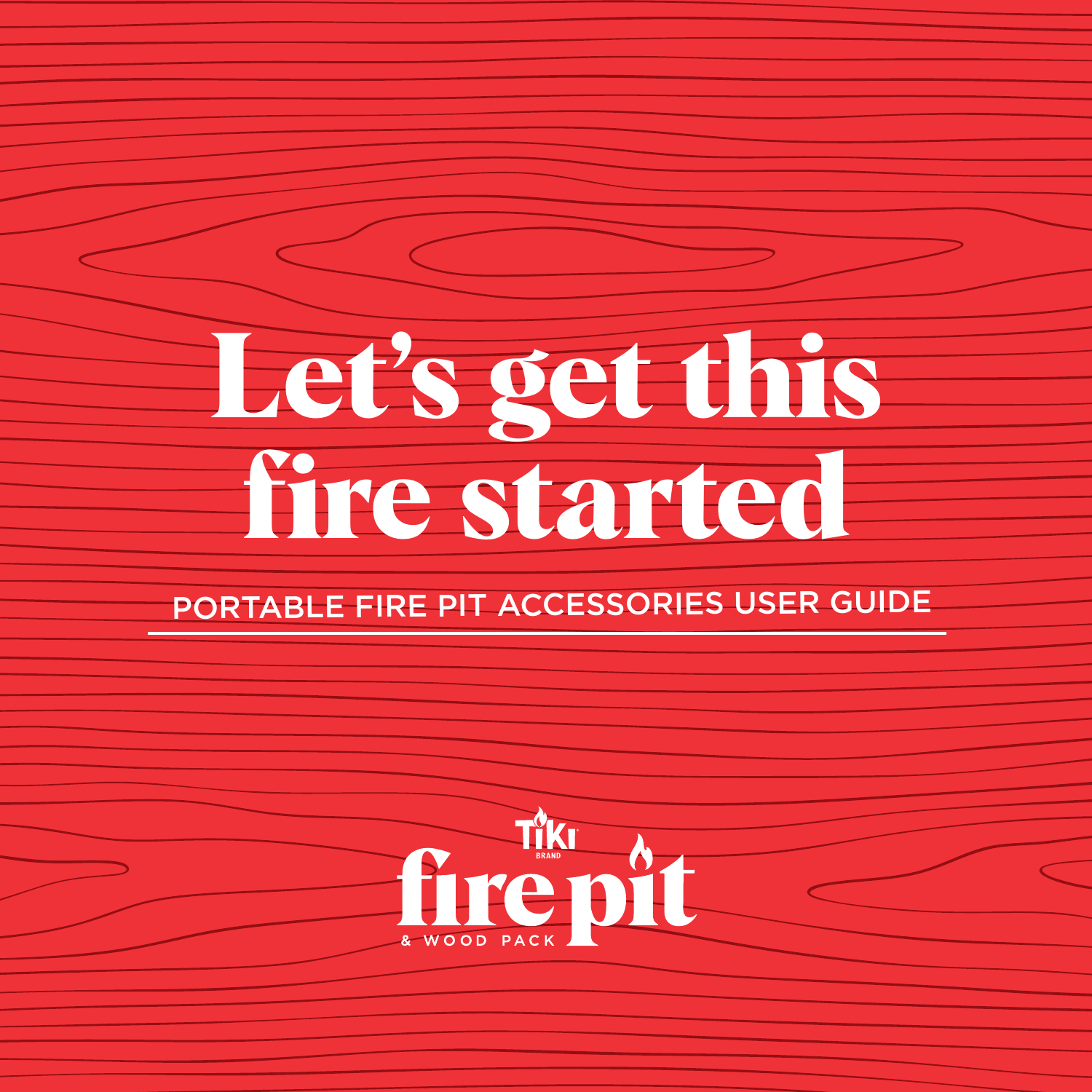### Table of contents

| Frequently Asked Questions. 11 |  |  |  |  |  |  |  |  |  |
|--------------------------------|--|--|--|--|--|--|--|--|--|
| Limited Warranty 14            |  |  |  |  |  |  |  |  |  |

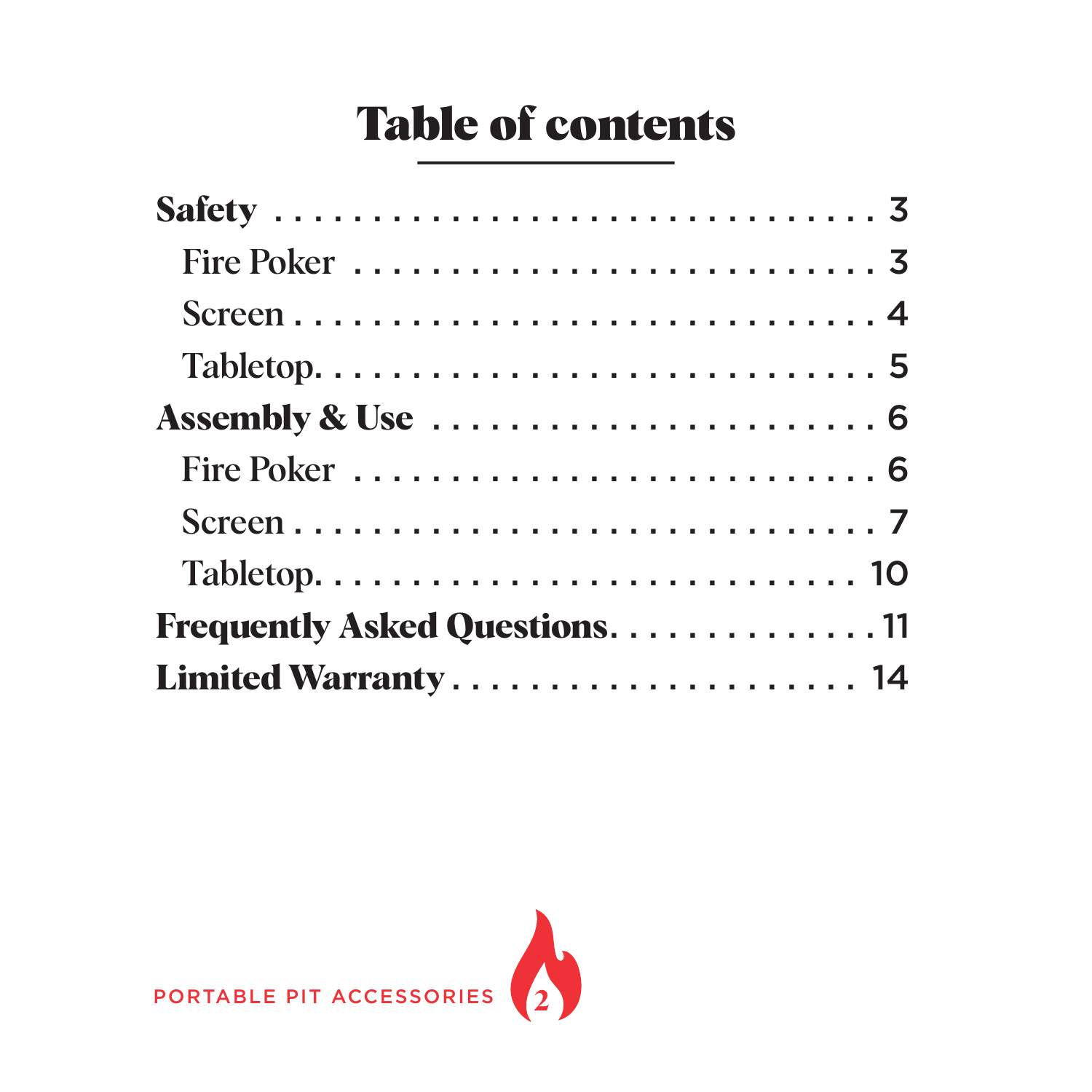# Accessory safety

 **WARNING:** DO NOT use TIKI® Brand Fire Pit Accessories until you have read the operating instructions and safety warnings. Failure to do so can cause death, serious injury or property damage.

- Keep Fire Pit accessories out of the reach of children. Accessories should only be used by adults.
- Fire Pit Accessories should only be used with TIKI® Brand Fire Pit products only.

### Fire Poker safety

- Ensure that the Fire Pit handle and poker ends are securely attached prior to use.
- DO NOT touch the Fire Pit Poker's end while hot. Only handle the Fire Pit Poker by the intended handle.
- DO NOT use the Fire Pit Poker for anything other than to tend to or operate the TIKI® Brand Fire Pit.
- DO NOT use the Fire Pit Poker if it is damaged or broken.
- DO NOT leave the Fire Pit Poker in the fire.
- DO NOT place the Fire Pit Poker when hot onto combustible surfaces such as grass, a wooden deck, furniture, etc.

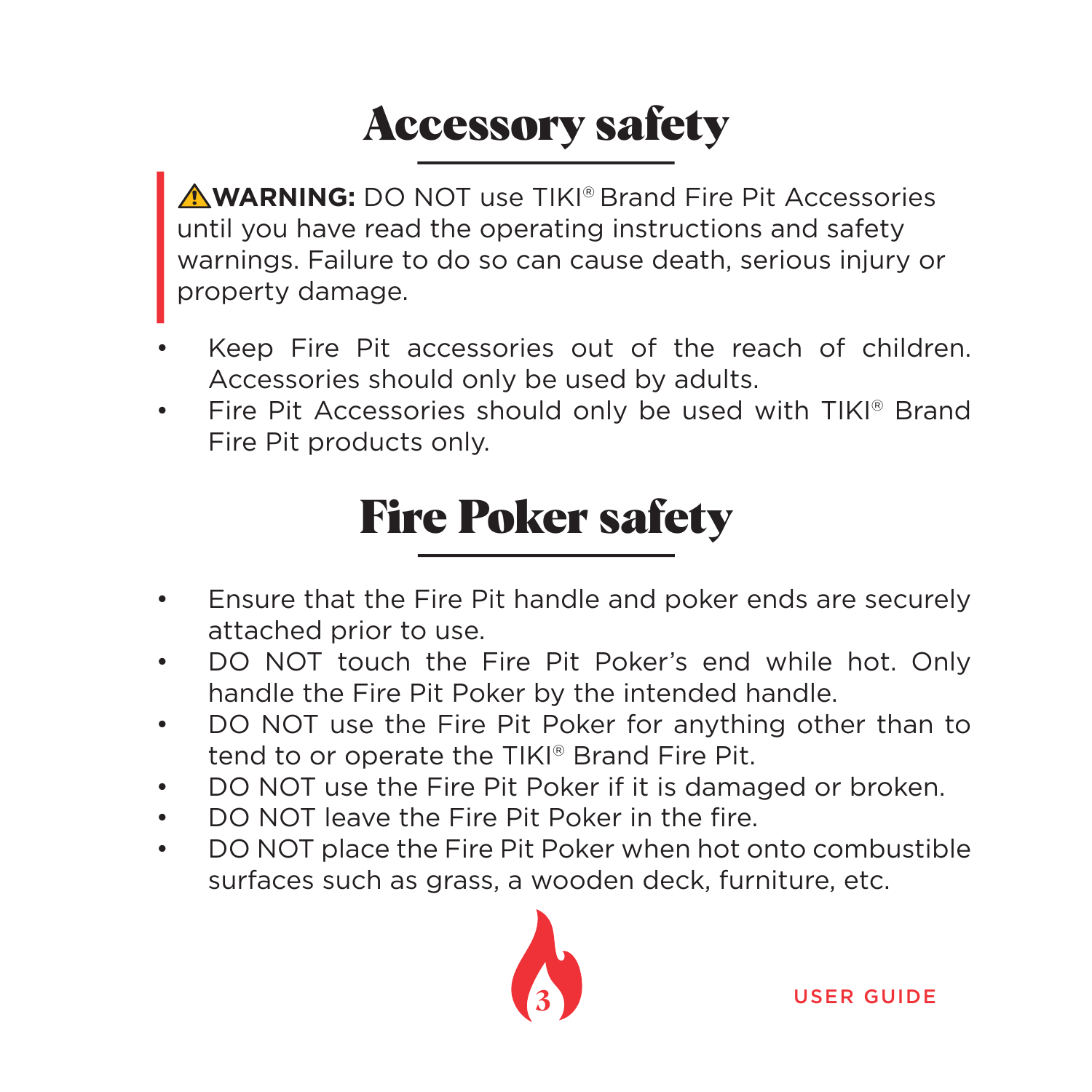# Screen safety

- The Fire Pit Screen and the Fire Pit Screen handle can reach extreme temperatures from the fire and will cause injury to an unprotected hand.
- The Fire Pit Screen and Fire Pit Screen handle should only be handled with the use of heat-resistant gloves or the Fire Pit Poker.
- DO NOT place the bottom piece of the Fire Pit Screen on Fire Pit when in use. The bottom piece of the Fire Pit Screen should be in place prior to starting a fire.
- DO NOT place a hot Fire Pit Screen onto combustible surfaces such as grass, a wooden deck, furniture, etc.
- It's recommended that the Fire Pit Screen be used at all times when the Fire Pit is in use.
- Inspect and clean the Fire Pit Screen on a regular basis with soap water. DO NOT use flammable, harsh or abrasive chemicals to clean the Fire Pit Screen.
- After a period of storage or non-use, check for signs of damage or creosote build-up prior to use. DO NOT use until necessary repairs and/or cleanup are executed.
- DO NOT cover the Fire Pit Screen when in use or until the Fire Pit Screen has completely cooled down.

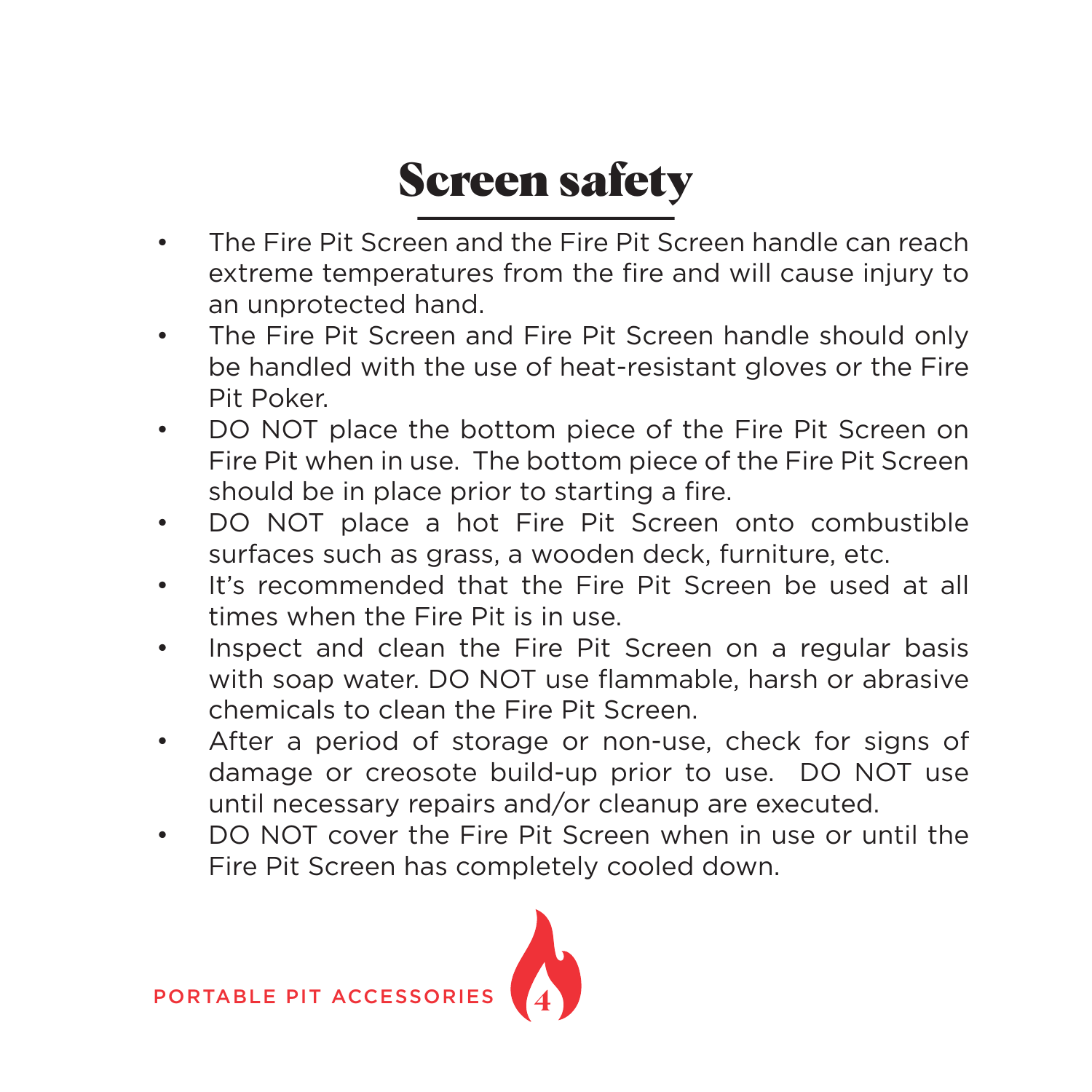# Screen safety cont.

• Always use the Fire Pit Screen in accordance with all applicable local, state, federal, and national codes. Contact your local fire department for more details.

**NOTE:** Refer to page 3 for additional safety instrucitons

# Tabletop safety

- DO NOT place the Fire Pit Tabletop on the Fire Pit until it has completely cooled and any embers or pellets have been extinguished.
- DO NOT attempt to start a fire until the Fire Pit Tabletop has been removed from the top of the Fire Pit.
- DO NOT use the Fire Pit Tabletop to snuff or extinguish a fire.
- DO NOT sit or stand on the Fire Pit Tabletop.
- DO NOT place heavy objects on the Fire Pit Tabletop.
- DO NOT use the Fire Pit Tabletop if it is damaged or broken.

**NOTE:** Refer to page 3 for additional safety instrucitons

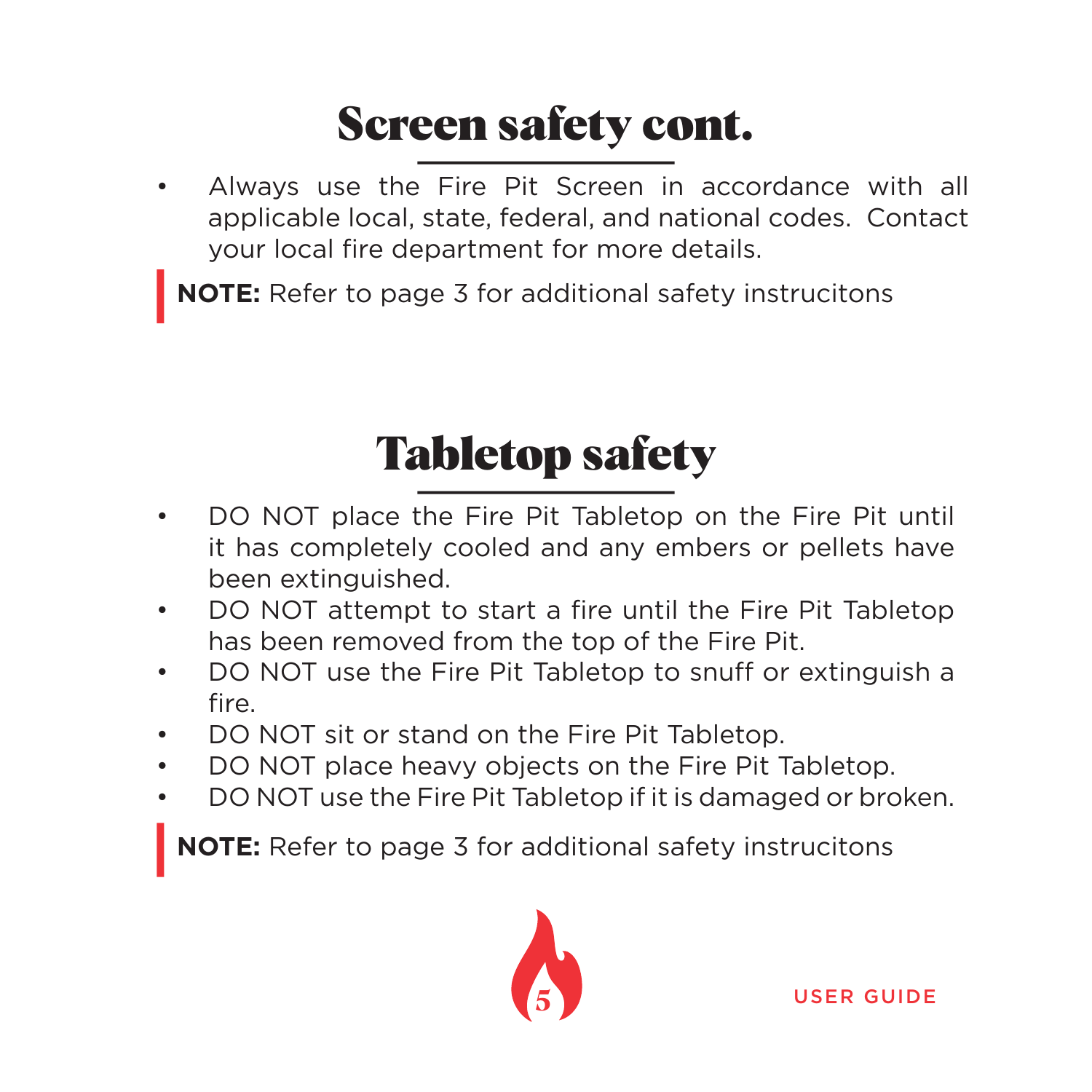### Fire Poker assembly & use



Use the poker to adjust firewood for optimal air flow. After the pit has cooled, use the poker to scrape any remaining ash and debris through the grate and into the ash pan for easy cleanup.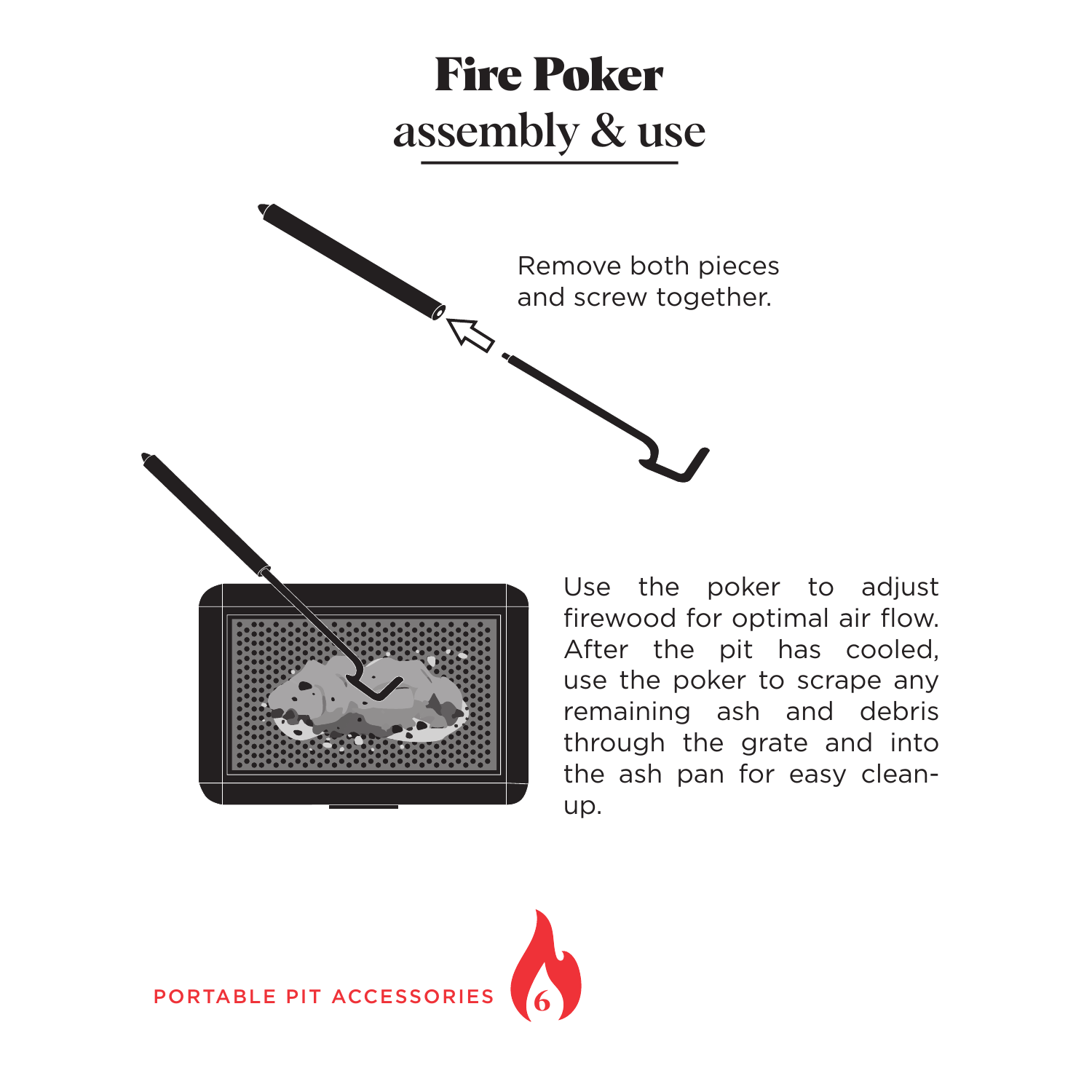### Screen assembly & use



Place both top (A) and bottom (B) pieces of the screen on the Fire Pit (C). Ensure that they are securley nested.

**NOTE:** Screen bottom piece should be in place prior to starting a fire.

**7** USER GUIDE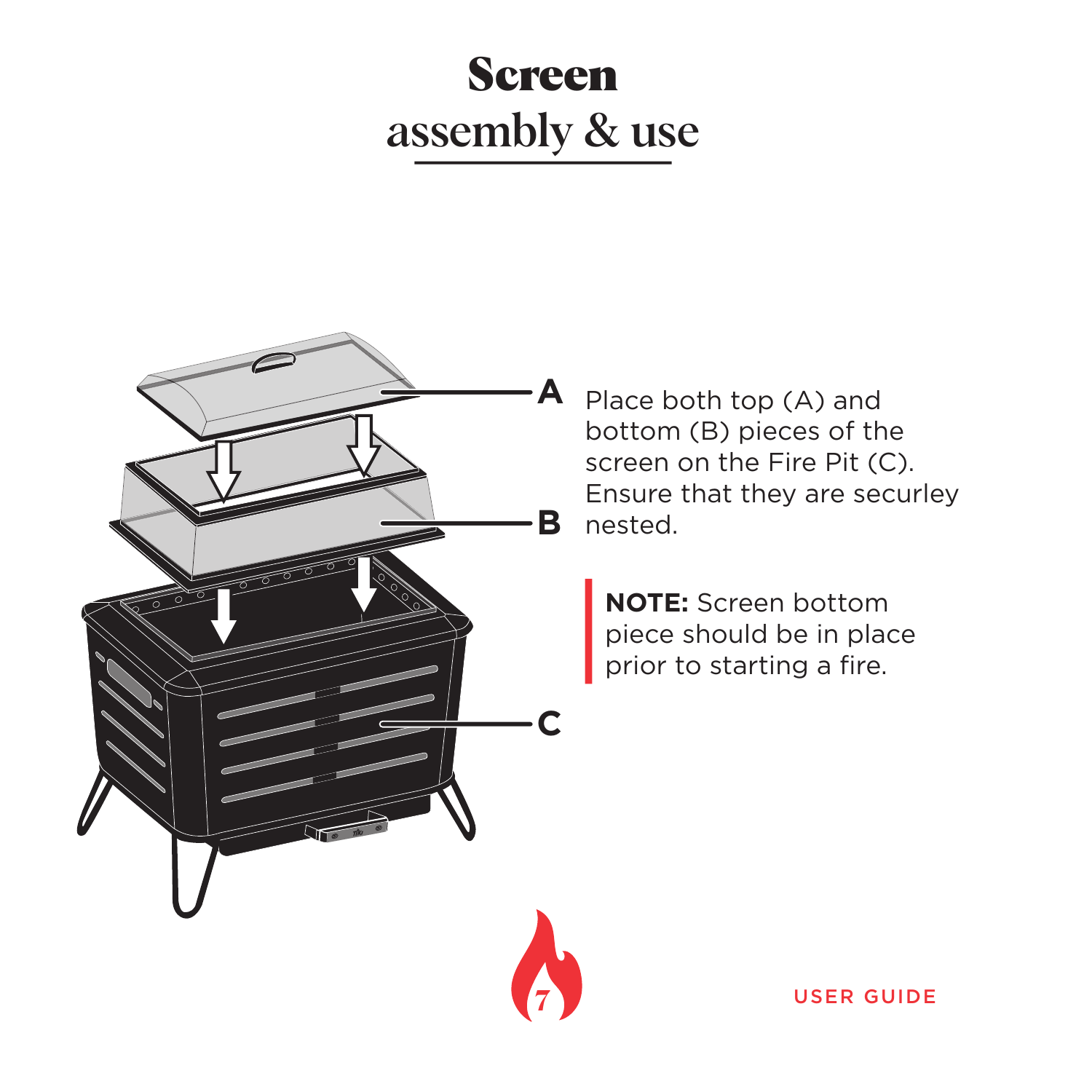### Screen assembly & use



To add an additional Wood Pack or firewood, remove the top piece (A) of the screen with the included poker (see page 6 for assembly), and gently hang on the side of the bottom piece (B).



After a Wood Pack or firewood has been added, place the top piece back on with the poker. Ensure that it is securely nested.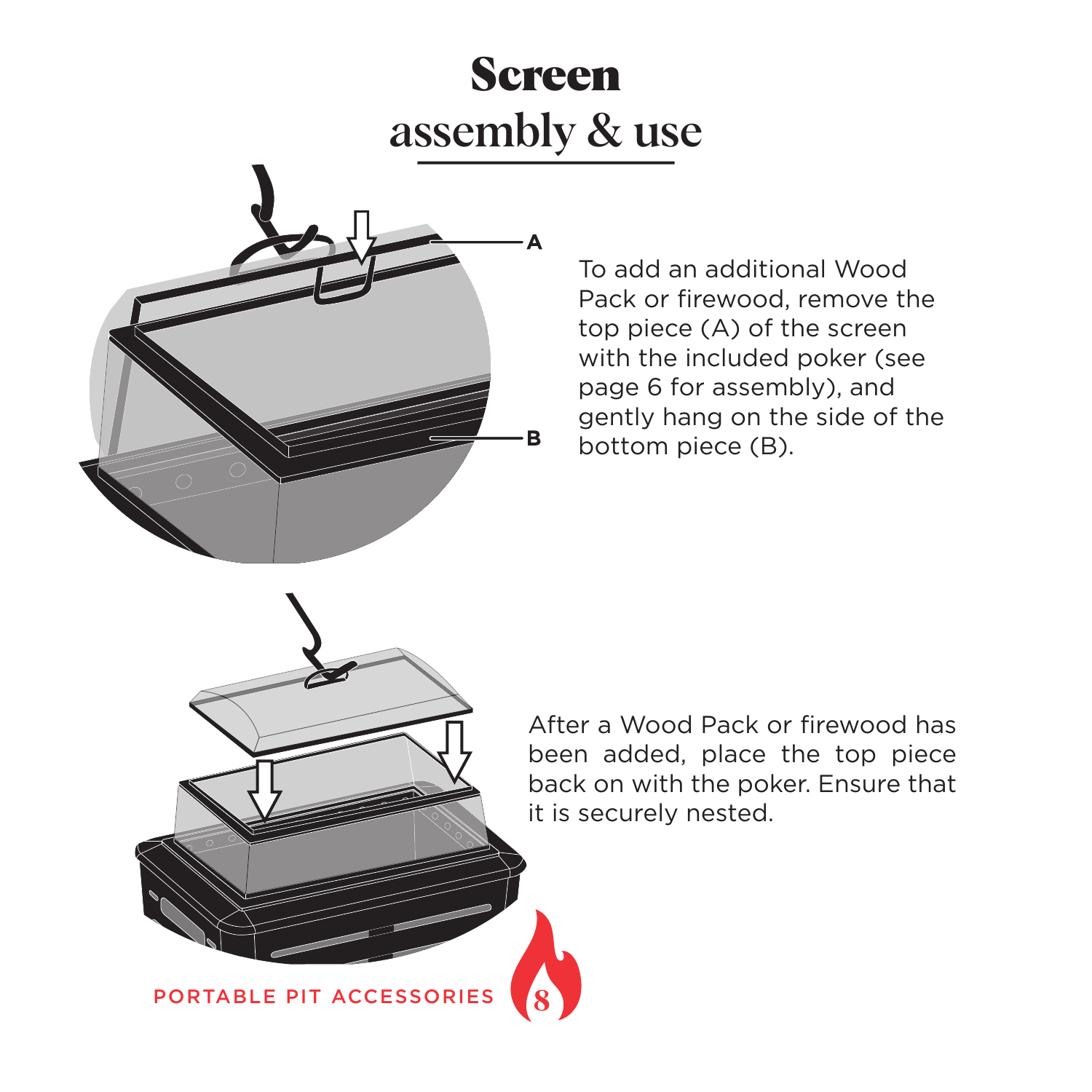### Screen

### storage

**STEP 1 OPTION 1 OPTION 2 D C A B**

When the Fire Pit is not in use, place the cover (D) (included with the Fire Pit purchase), over to help protect your screen and Fire Pit from the elements.

If you have purchased the tabletop as well, you may nest the screen pieces (A) & (B) inside of the Fire Pit (C), then place the tabletop (E) on top. Finally, place the cover (D) (included with the Fire Pit purchase), over the top.

⇩



**9** USER GUIDE

**STEP 2**

**E**

**D**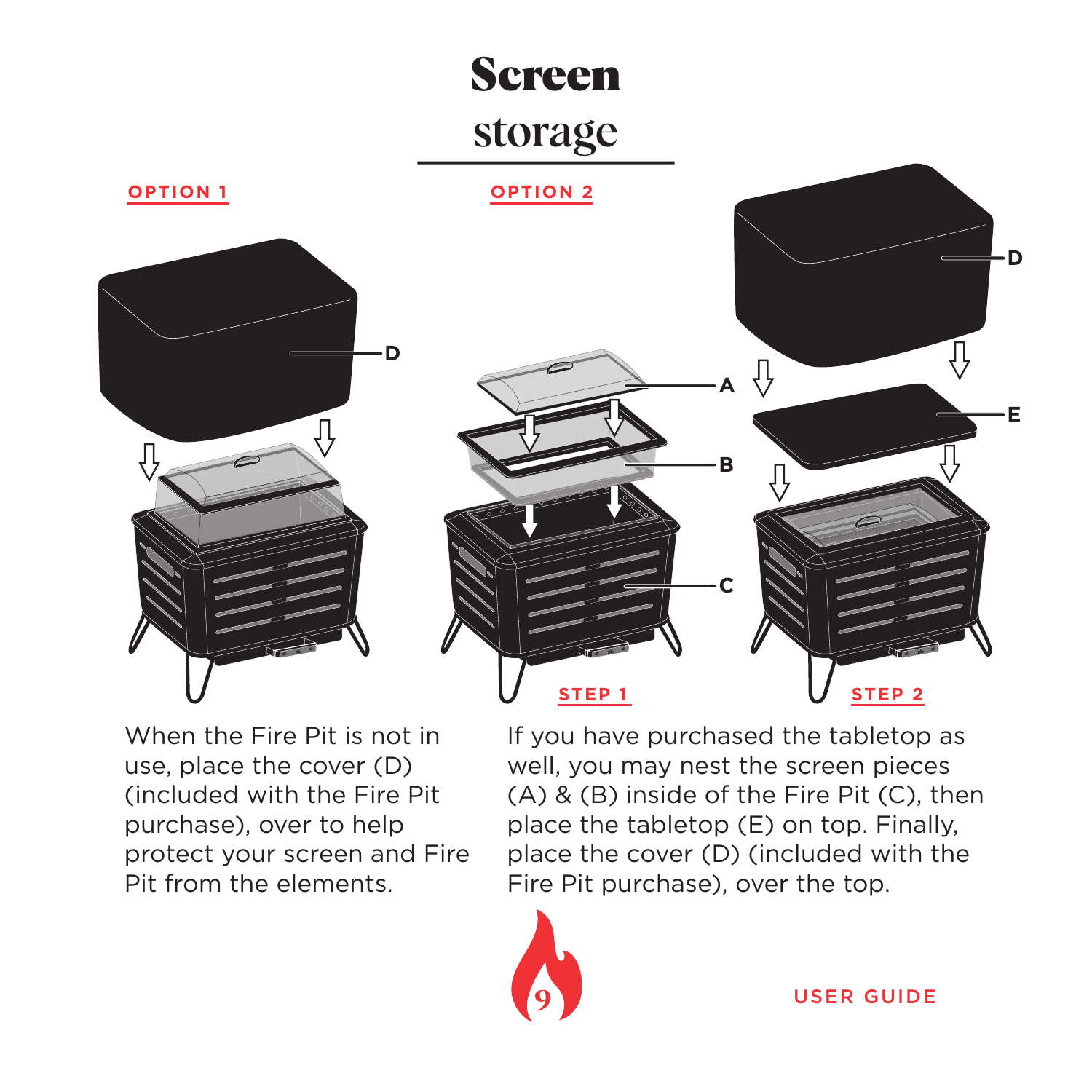### Tabletop assembly & use



When the Fire Pit is completely cooled, set the tabletop (E) in place, making sure it is securely nested.

**NOTE:** Store off to the side away from the fire when the Fire Pit is in use.

When the Fire Pit is not in use, put the tabletop (E) on top of the pit and place the cover (D) (included with the Fire Pit purchase), over the top.

**NOTE:** If you have the screen as well, nest the screen (see page 9 option 2), inside of the Fire Pit before placing the tabletop on.



**D** ſ, **E**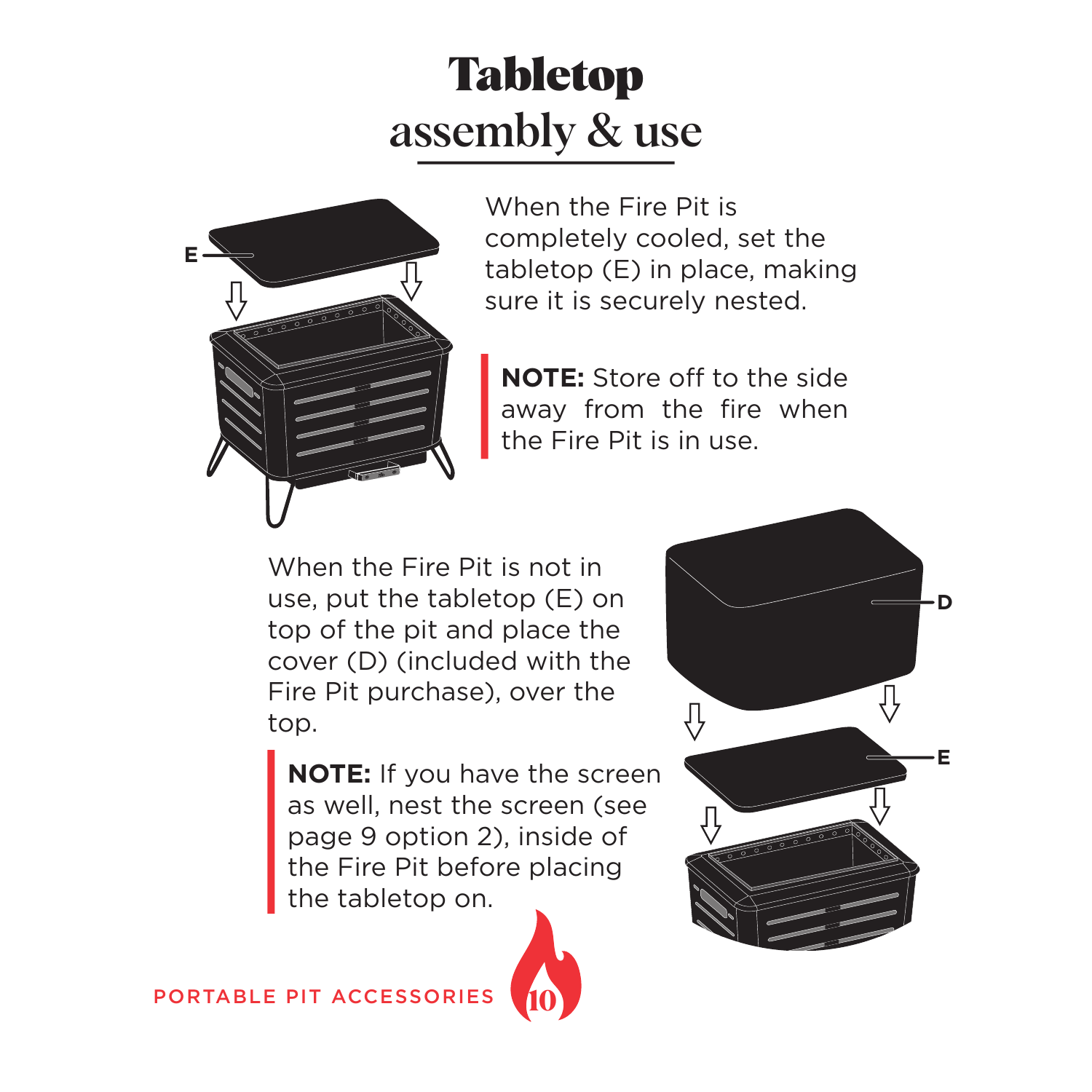# Fire Poker frequently asked questions

What is the handle of the poker made out of? The poker is made of 304 stainless steel.

#### Can I use the poker for cooking?

No.

### Screen frequently asked questions

#### Can I use the screen with other fire pits?

The screen is only designed for use with TIKI® Brand Fire Pit.

#### Where can I store my screen when not it use?

The screen can be flipped over and nested within the Fire Pit when completely cooled. Put included cloth cover over for protection.

#### Can I use the bottom piece of the screen without the top?

Yes. This is a great option for s'more making! Beware that using in this way will not protect from all sparks and embers.



USER GUIDE **11**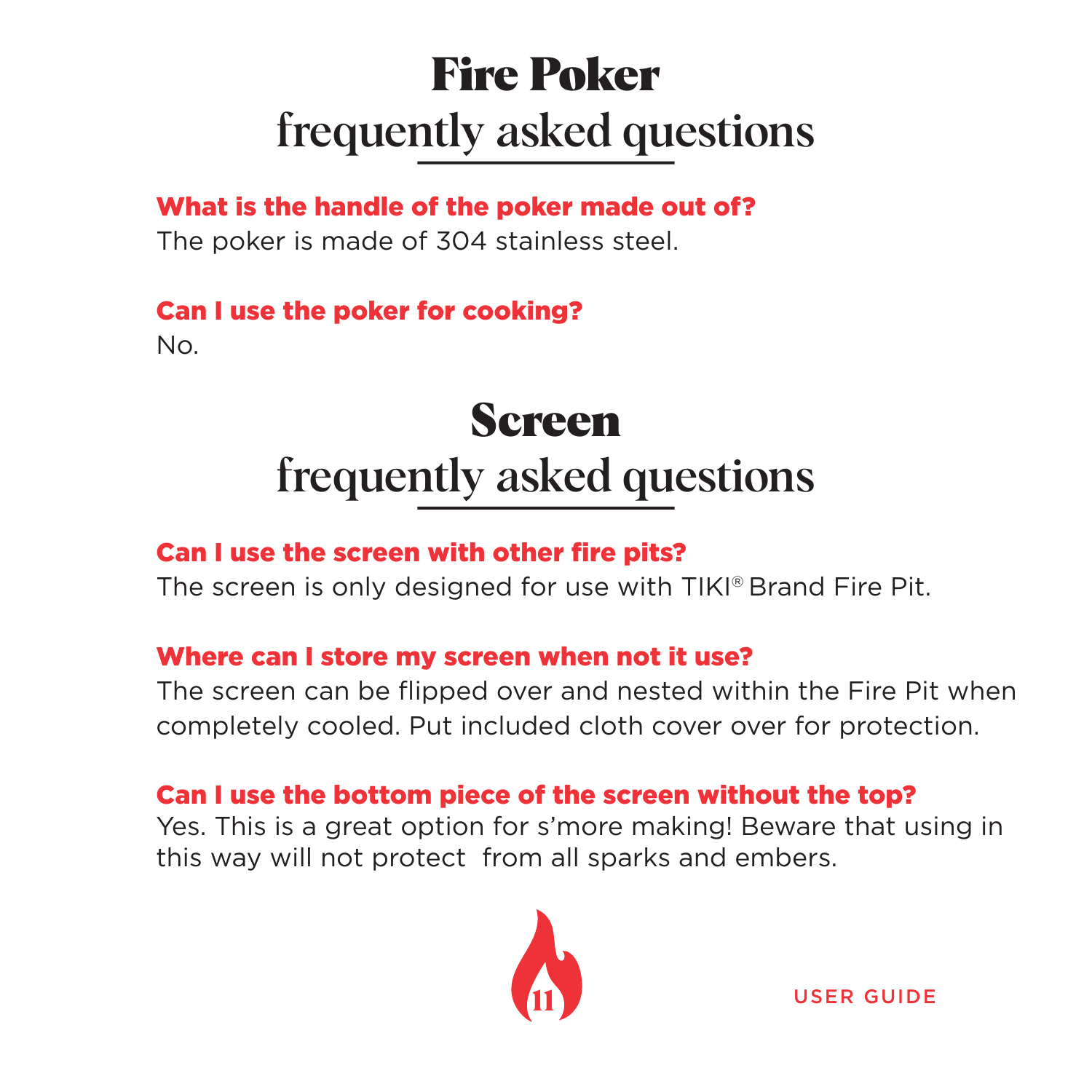# Tabletop frequently asked questions

Can the tabletop be used as a snuffer to put the fire out? No.

#### How long should I wait for the Fire Pit to cool before using the tabletop?

If using the TIKI® Brand Wood Pack, this should take approximately 12 hours and is designed to completely consume leaving minimal ash. If you are using wood logs, times will vary depending on the amount of wood used and consumed. Be sure to clean out all ash to ensure there are no embers left over before putting the tabletop on.

#### Is there a concern of placing cool drinks on the tabletop and are there any materials you shouldn't place on the tabletop?

The tabletop can handle regular drinkware, but if putting anything abrasive on the tabletop, a mat or coaster should be placed underneath to ensure there is no scratching.

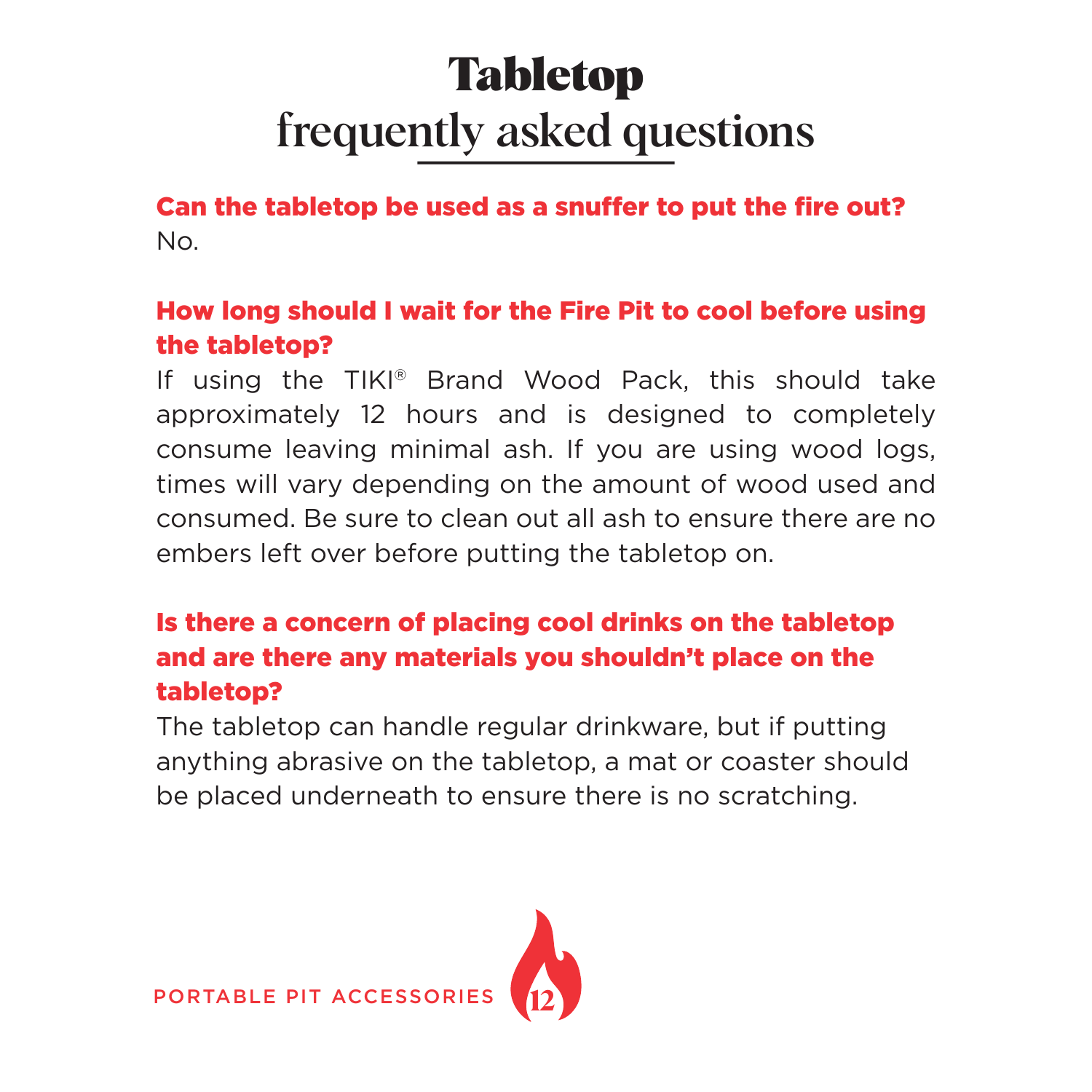# Tabletop frequently asked questions

#### Are there any specific cleaning instructions if you spill something on the tabletop?

Most multi-surface cleaner and a cloth can be used to clean the tabletop.

#### Can I sit or stand on the tabletop?

No.

#### Where can I store my tabletop when not it use?

When the Fire Pit is in use, store the tabletop away from the fire on a flat surface away from anywhere people may be walking to avoid tripping. When the Fire Pit is not in use, store on the Fire Pit with the cloth cover over the top for added protection.



USER GUIDE **13**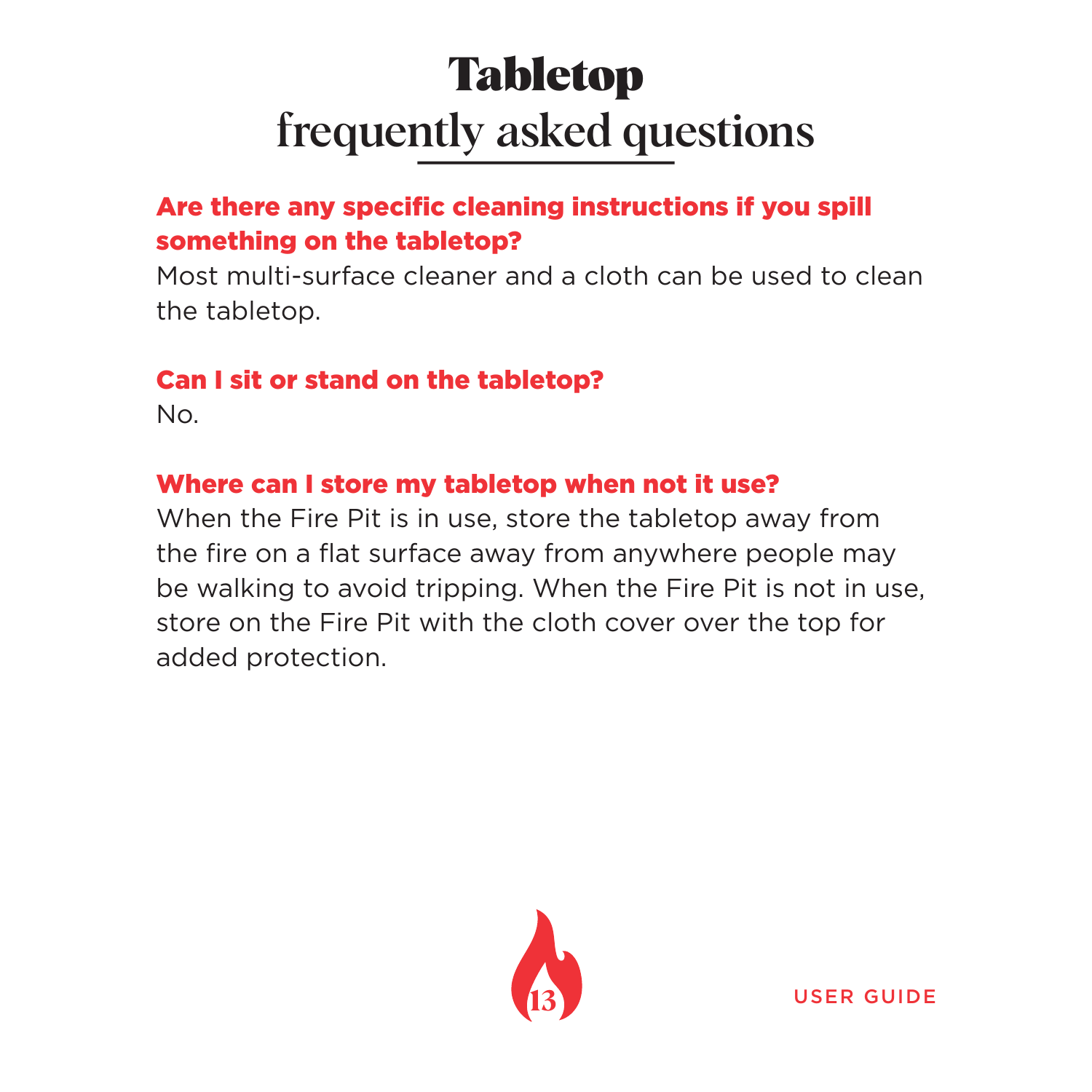### Limited Warranty

Visit tikibrand.com/our-guarantee or contact us at 1-888-473-1088 for more information.

For information on patents go to tikibrand.com/patents

**AWARNING:** These products can expose you to chemicals including lead, which is known to the State of California to cause Cancer and birth defects or other reproductive harm. For more information go to www.P65warnings.ca.gov.

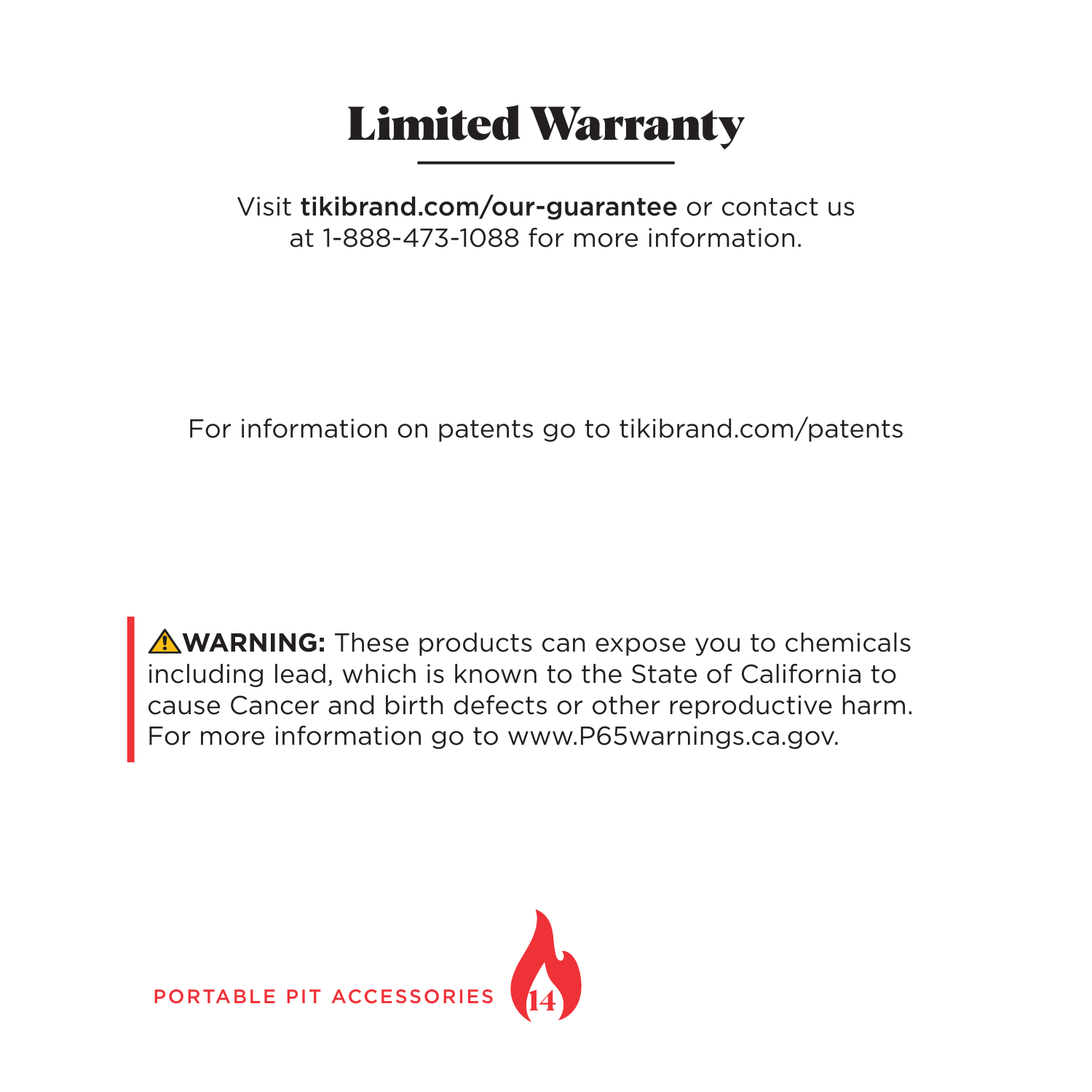# Keep the fire going

### FOR WOOD PACKS AND OTHER PRODUCTS TO HELP YOU ENJOY YOUR FIRE, VISIT TIKIBRAND.COM





USER GUIDE **15** USER GUIDE